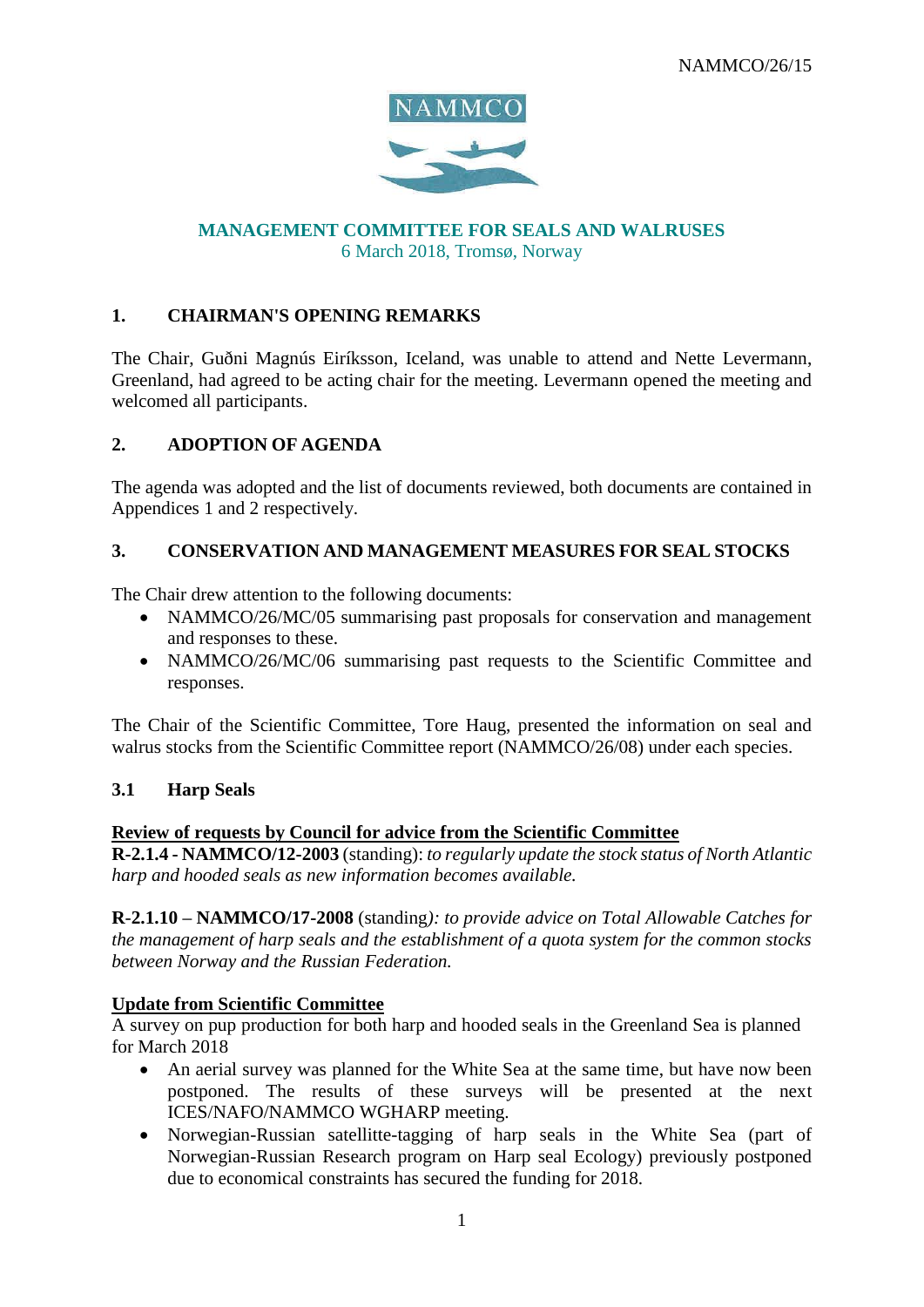- Tagging of harp seals in the Greenland Sea is ongoing. Preliminary results appear to be similar to what was seen in adult seals in the 1990s, however the seals are moving further north of Svalbard now, likely due to change in ice conditions.
- A harp seal survey to estimate pup production of Northwestern Atlantic harp seals was flown during March 2017. Extensive reconnaissance was completed in the Gulf of St Lawrence (GSL) and off the east coast of Newfoundland (Front). There was very little ice in the GSL, and the estimated pup production in the southern GSL (approximately 28,000 animals) was much lower than the roughly 200,000 pups that are normally born in the southern GSL area.
- Ice was also poor at the Front, compared to traditional conditions, but was suitable for pupping. In 2017, older than expected pups were detected at the Front, and given their age, it was considered that these animals were actually pups produced by females from the GSL, who had moved from the GSL region to the front to have their young. These results will be discussed at the next ICES/NAFO/NAMMCO WGHARP meeting.
- The SC **recommended** that the WGHARP meeting be postponed to 2019 to allow for the analysis from the 2017 and 2018 surveys to be completed in time for the meeting.

# **Updates from Member Countries**

Greenland informed on a change in annually average catches from 65.400 the last 5 years compared to an annually average of 81.000 previous 5 years.

Norway informed that in the West Ice the quota for 2017 was 26 000 harp seals (1+ animals or an equivalent number of pups where 2 pups equals one  $1+$  animal) and the catch was 1 033  $1+$ animals, including 7 animals taken for scientific purposes. One vessel participated in the hunt, and had an inspector onboard. No violations were reported. In the East Ice the Norwegian quota was 7000 animals, but there were no commercial catches as has been the case for the previous 8 years. One seal were taken for scientific purposes.

# **Conclusion**

The Management Committee took note of the report from the Scientific Committee and **endorsed** the postponement of the WGHARP to 2019.

# **3.2 Hooded Seals**

# **Review of requests by Council for advice from the Scientific Committee**

**R-2.1.4 - NAMMCO/12-2003** (standing): *to regularly update the stock status of North Atlantic harp and hooded seals as new information becomes available.*

**R-2.1.9 – NAMMCO/16-2007** (ongoing): *to investigate possible reasons for the apparent decline of the Greenland Sea stock of hooded seals; assess the status of the stock on basis of the results from the survey in 2007.* 

# **Update from Scientific Committee**

- Survey on pup production for hooded seals in the Greenland Sea planned for March 2018
- The results of this survey should be informative, as there should have been sufficient time since this stock of hooded seals were protected in 2007 to potentially see increases in pup production (if hunting was the cause of the decline).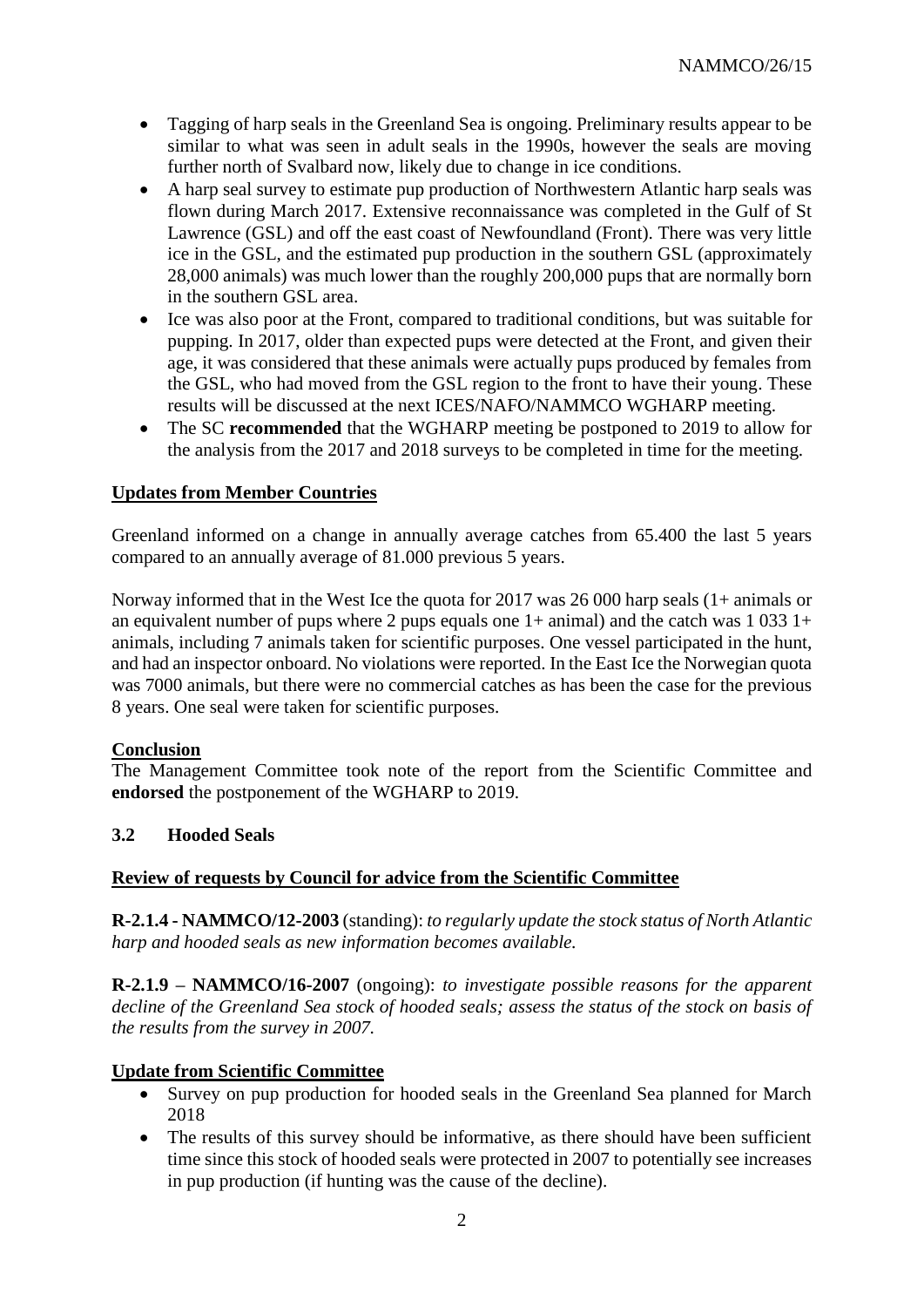• The SC **recommended** that the WGHARP meeting be postponed to 2019 to allow for the analysis from the 2017 and 2018 surveys to be completed in time for the meeting.

# **Updates from Member Countries**

Greenland reported on a change annual average catches from 1,700 animals the last 5 years as compared to an annually average of 2,400 the previous 5 years.

Greenland also reiterate last year's request that it be stated more clearly that the SC advice to only allow a research catch from the East Greenland stock does also allow for the small subsistence hunt taking place from two settlements. This was confirmed by the chair if the SC.

Norway informed that 17 hooded seals were taken for scientific purposes in 2017.

# **Conclusion**

The Management Committee took note of the report from the Scientific Committee and **endorsed** that the WGHARP be postponed to 2019.

# **3.3 Ringed Seals**

# **Review of requests by Council for advice from the Scientific Committee**

**R-2.3.1- NAMMCO/5-1995** (ongoing): *to advise on stock identity, assess abundance in each stock area, long-term effects on stocks by present removals in each stock area, effects of recent environmental changes (i.e. disturbance, pollution) and changes in the food supply, and interactions with other marine living resources.*

**R-2.3.2 - NAMMCO/7-1997** (ongoing): *to advice on what scientific studies need to be completed to evaluate the effects of changed levels of removals of ringed seals in West and East Greenland.*

# **Update from Scientific Committee**

- Updates on tagging studies which start to show the contours of stock delineations had been discussed. This suggests that in the near future it will be possible to make management units for ringed seals. Additionally, a genetics study which involves samples from many different areas is ongoing and will hopefully also inform on stock structure of ringed seals. At SC/23, the SC had r**ecommended** more satellite telemetry and collection of samples for genetics to inform on possible stock structure in Greenland, and across the Arctic. The SC therefore welcomed this new tracking information and looked forward to the genetics results.
- The SC decided that more results from the ongoing studies are still needed before a Ringed Seal WG meeting should be convened, and the suggested timing is 2020/2021. It could also be a useful venture to expand the WG to other researchers outside of the NAMMCO countries, in particular Canada.
- It was also suggested that this meeting could occur in combination with a Bearded Seal WG, as many of the same researchers would be involved in both meetings.

# **Updates from Member Countries**

Norway informed that there had not been reports from the Svalbard area for many years and that this would be rectified in the future. Furthermore, Norway informed that 16 ringed seals had been reported taken in the coastal hunt and 29 ringed seals in the Svalbard area in 2017.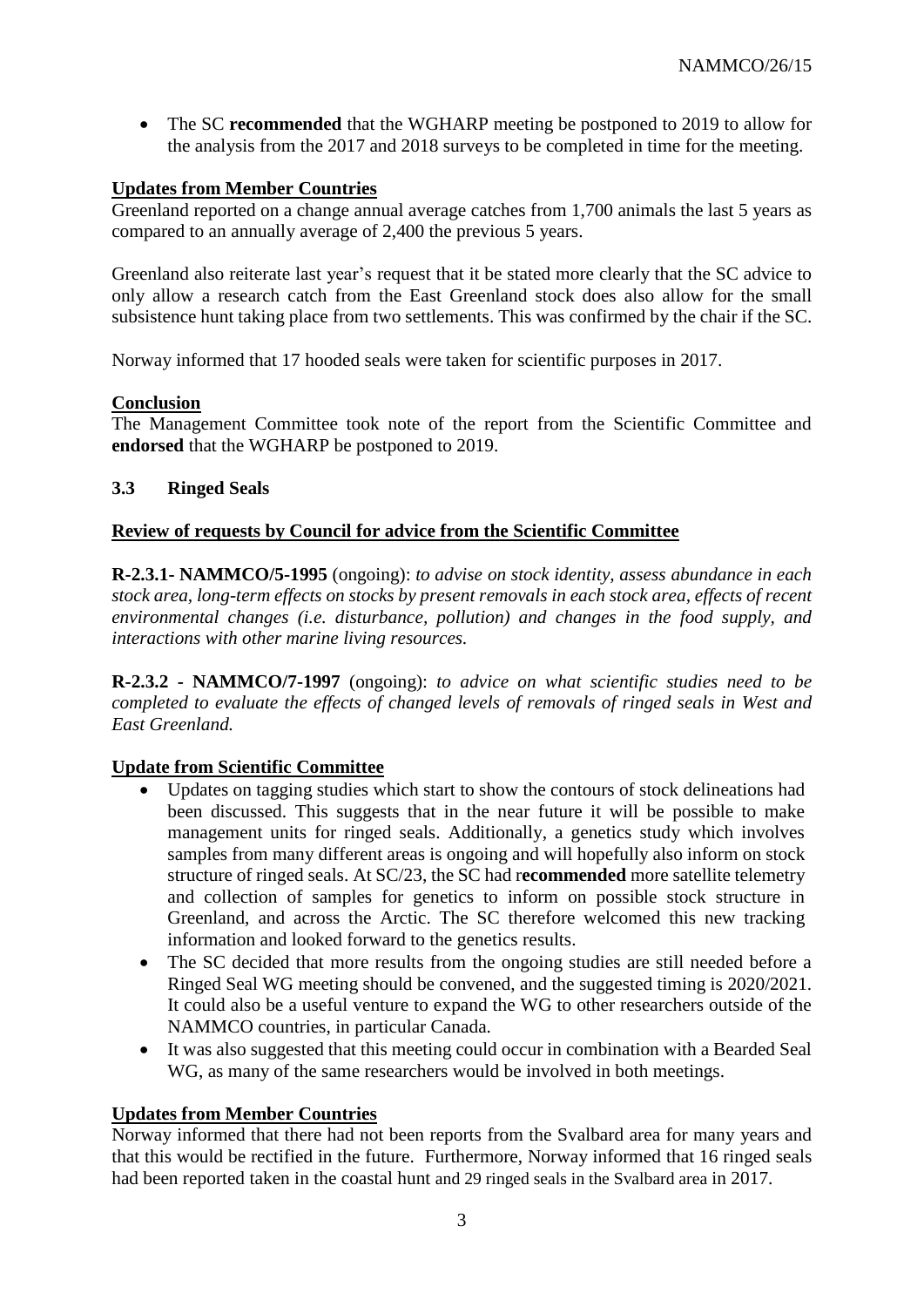Greenland informed on a change in annual average catches from 59,200 last 5 years as compared to an annually average of 66,300 the previous 5 years. It was noted that the change could be because of reduced trading opportunities of pelts (decreased prices) and also negative changing sea ice conditions.

The hunter representative from Greenland, Mr. Jens Danielsen, gave a statement on his more than 40 years of experience as hunter, describing hunting methods for different seasons and species, some reflected in regulations other by tradition, the utilisation of the seals including conservation methods and productions were described. He also informed about the severe implications on hunting and income possibilities experienced due to climate change and EU regulations.

The observer from Nunavut confirmed the climate change consequences described by the Greenlandic hunter. He also drew attention to possible consequences of climate change on polar bear stocks and what this would mean for ringed seals.

#### *Comments and Discussion by the MCSW*

The chair drew attention to recommendations that had been presented last year and asked if the MCSW could endorse these. (NAMMCO/26/MC/05):

- Satellite telemetry and collection of samples for genetics [GR]
- Convene a Ringed seal WG (possibly in conjunction with a Bearded Seal WG) in 2020/2021.

#### **Conclusion**

The Management Committee took note of the report from the Scientific Committee and **endorsed** the recommendations noted above.

#### **3.4 Grey Seals**

# **Review of requests by Council for advice from the Scientific Committee**

**R-2.4.2 - NAMMCO/11-2002** (standing): *provide a new assessment of grey seal stocks throughout the North Atlantic.*

#### **Update from Scientific Committee**

In preparation for a planned Coastal Seals Working Group (CSWG) in 2019, the SC had heard updates from Norway, Iceland and the Faroe Islands on the progress of addressing the recommendations from the 2016 CSWG meeting. These updates are included under item 8.4.3 in the SC/24 report (NAMMCO/26/08).

Grey seals are removed around aquaculture farms in the Faroes. The Faroes should develop a written monitoring plan that includes regular assessments. A survey of the total population of grey seals in the Faroe Islands is planned for summer 2018.

The SC had emphasised that it has been 15 years since the SC first expressed concern regarding grey seals in the Faroe Islands, thus **recommended** that this work be given a high priority.

# **Updates from Member Countries**

Faroe Islands informed that the  $1<sup>st</sup>$  priority is the summer survey 2018 and the intention to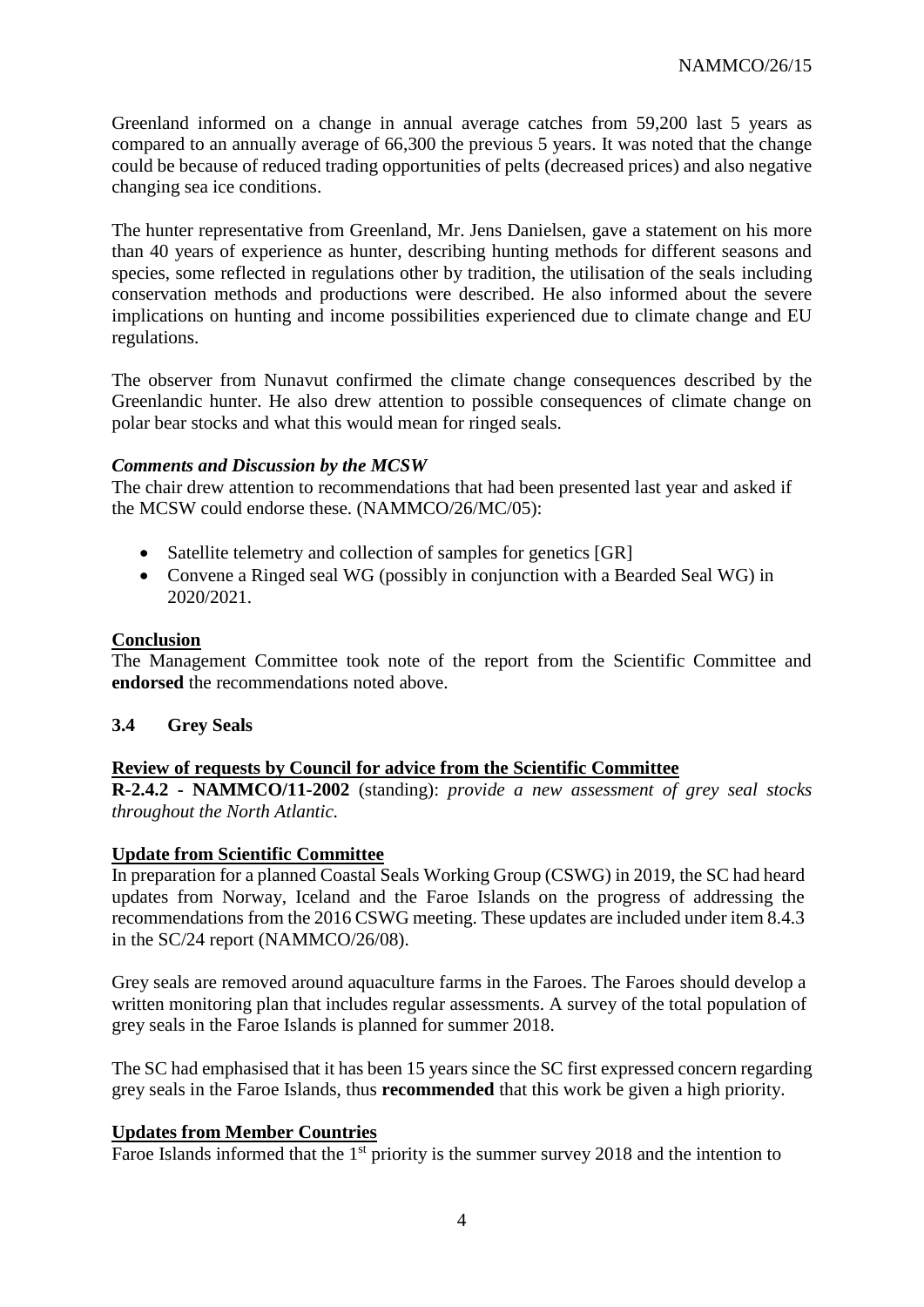deploy as many of the 8 available tags as possible on grey seals. The remaining recommendations will be taken step by step afterwards.

Responding to a question on utilisation of killed grey seals FO informed that it used to be some in the past but not anymore. FO also informed that the law regulating fish farming is being revised and one new aspect will be that killing of seals by fish farmers must be reported. This is expected to improve the reporting procedure so that more data will be available.

Norway informed that the quota in 2017 was 210 animals of which 81 animals were reported taken.

# **Comments and Discussion by the MCSW**

The chair drew attention to 2 recommendations from SC:

- Research recommendations for Faroe Islands from CSWG in 2016 should be given a high priority. [FO]
- Also at SC/23- More frequent surveys, particularly in the areas of decline. [NO]

# **Conclusion**

The Management Committee took note of the report from the Scientific Committee, and the updates from the member countries and **endorsed** the recommendations noted above.

# **3.5 Harbour Seals**

#### **Review of requests by Council for advice from the Scientific Committee**

*R-2.5.2: conduct a formal assessment of the status of harbour seals as soon as feasible*

**R-2.5.2 - NAMMCO/16-2007** modified **NAMMCO/19-2010** (pending): *To conduct a formal assessment of the status of harbour seals around Iceland and Norway as soon as feasible.*

# **Update from Scientific Committee**

In preparation for a planned CSWG in 2019, Norway and Iceland had provided the SC with updates on their responses to the recommendations of the CSWG that occurred in 2016. These updates are included under item 8.4.3 in the SC/24 report (NAMMCO/26/08).

#### **Updates from Member Countries**

Norway reported that in the coastal hunt the quota was 454 of which 388 animals had been reported taken.

Greenland informed that the small number of reported catches are presently being validated by the Greenland Institute of Natural Resources.

Iceland clarified that there is no discontinuing of effort on the issue of tourism effect on stocks, rather there is no increased efforts but what has already been initiated will be continued.

#### **Conclusion**

The Management Committee took note of the report from the Scientific Committee and updates from member countries.

#### **3.6 Bearded Seal**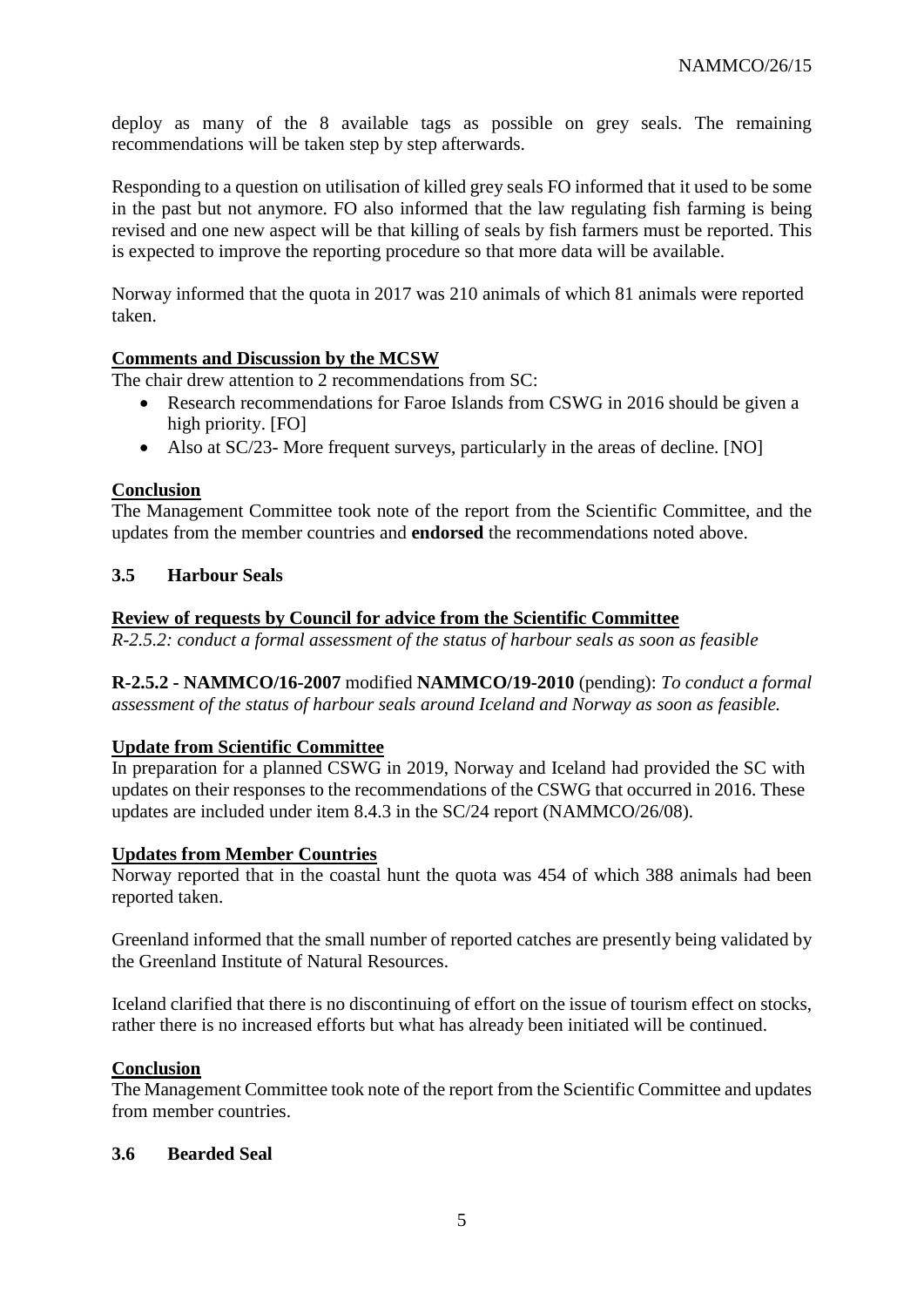There are no requests for advice for bearded seals.

#### **Update from Scientific Committee**

At SC/23, the SC **recommended** a future working group on bearded seals. The SC recommended that such a working group could be combined with a Ringed Seal Working Group, as many of the same researchers would be involved in both meetings. This combined meeting could be held in 2020.

The chair of the SC noted that this is an ice-dependent seal species.

# **Updates from Member Countries**

Greenland informed on an annual average change in catches from 1,250 the last 5 years as compared to an annually average of 1,400 the previous 5 years.

Norway informed that 23 animals had been reported taken in the Svalbard area.

#### **Comments and Discussion by the MCSW**

The chair informed that last year's meeting had noted the idea of holding a Bearded Seal WG, and that now there was a recommendation to combine it with a Ringed Sea WG.

#### **Conclusion**

.

The Management Committee took note of the report from the Scientific Committee and **endorsed** the recommendation to convene a WG combined with a Ringed Seal WG in 2020/2021.

#### **3.7 Walrus**

#### **Review of requests by Council for advice from the Scientific Committee**

*R-2.6.3 (ongoing): effects of human disturbance, including fishing and shipping activities, in particular scallop fishing, on the distribution, behaviour and conservation status of walrus in West Greenland.* 

*R-2.6.7 (pending): The SC is requested to provide assessments of, and advice on sustainable removals from, all stocks of walrus in Greenland covering the period from 2019 to 2023, with the advice for Qaanaaq starting in 2021.* 

*R-1.6.4 (ongoing): The SC has recommended that catch statistics include correction for struck but lost animals for different seasons, areas, and catch operations. Council requested the SC and the Committee on Hunting Methods to provide advice on the best methods for collection of the desired statistics on losses.* 

*R-1.6.5 (standing): Greenland requests that struck and loss rates are subtracted from future advice on sustainable removals in Greenland, with the advice being given as total allowable landings.*

#### **Update from Scientific Committee**

A Walrus Working Group is planned for fall 2018, which will allow for the results of a survey planned for the Qaanaaq area (Baffin Bay stock) in spring 2018 to be available to the meeting, and it will also allow for updated catch advice to be given in time for the new quota block (2019-2024).